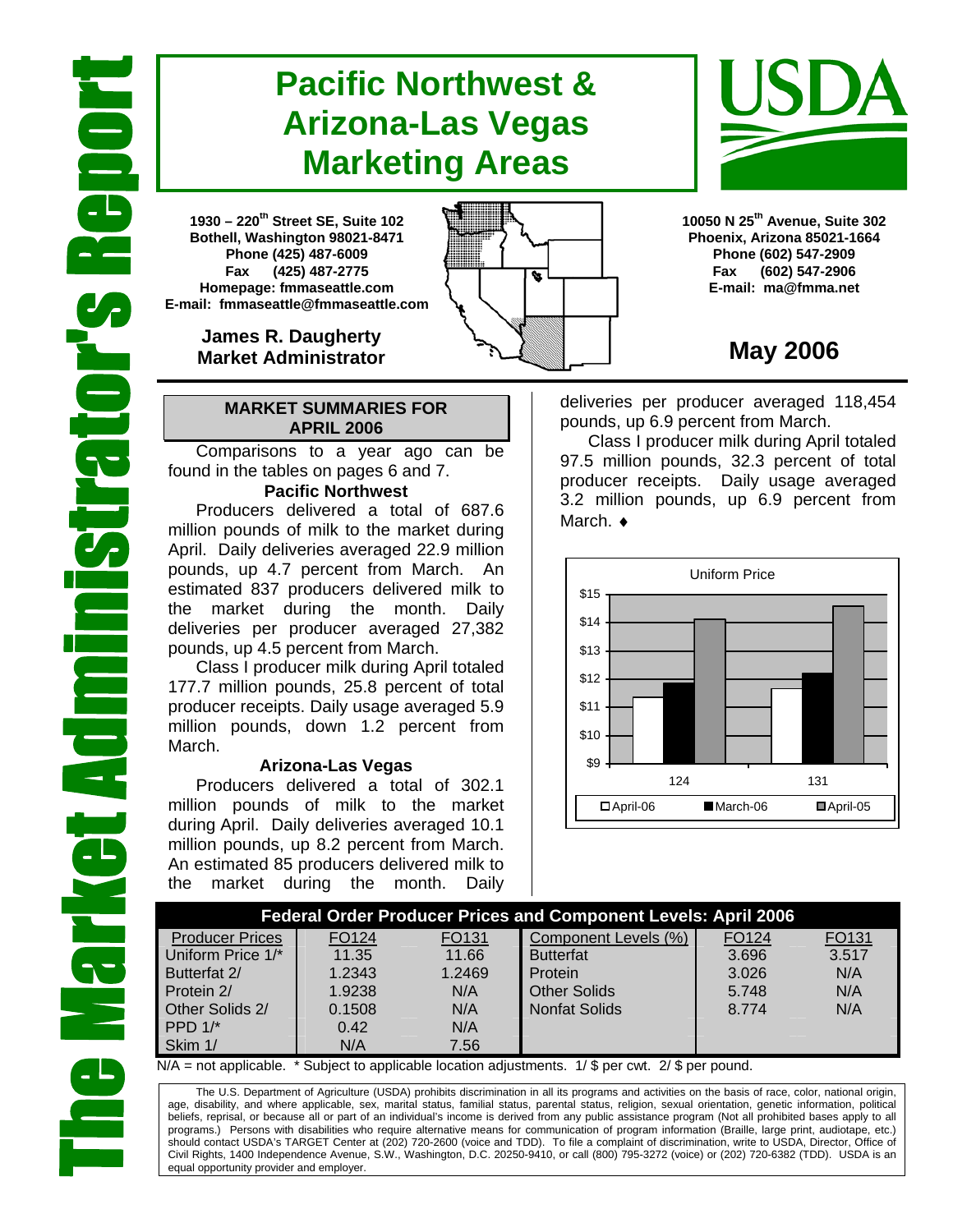#### **APRIL 2006 CLASS PRICES**

April 2006 non-advanced Class Prices were calculated using NASS commodity price surveys from April 1, 8, 15, 22, and 29, 2006. Component prices for the month are \$1.9238 per pound of protein, \$1.2343 per pound of butterfat, \$0.1508 per pound of other solids, and \$0.6959 per pound of nonfat solids.

 April 2006 Class III and IV prices at 3.5% butterfat are \$10.93 and \$10.36 per hundredweight, respectively. The April Class III price compared to March is down \$0.18. The Class III price is \$3.68 lower than April 2005. The Class III price at 3.67% butterfat is \$1.23 above the support price of \$9.90 at 3.67% butterfat.

Class II butterfat was announced at \$1.2413 per pound. Class I skim and butterfat and Class II skim prices for April 2006 were announced on March 17, 2006. The Class II price at 3.5% butterfat is \$11.37 for April 2006.

| <b>FINAL: NASS COMMODITY PRICES</b> |          |          |            |  |  |  |  |  |
|-------------------------------------|----------|----------|------------|--|--|--|--|--|
|                                     | March    | April    | Change     |  |  |  |  |  |
| Cheese*                             | \$1.1612 | \$1.1654 | \$0.0042   |  |  |  |  |  |
| <b>Butter</b>                       | \$1.1647 | \$1.1436 | $-$0.0211$ |  |  |  |  |  |
| Nonfat Dry Milk                     | \$0.8697 | \$0.8429 | $-$0.0268$ |  |  |  |  |  |
| Whey                                | \$0.3409 | \$0.3054 | $-$0.0355$ |  |  |  |  |  |

The weighted average of barrels plus 3 cents and blocks.

**Current Commodity Prices - - The NASS survey** of cheddar cheese prices showed a net decrease in price received for 40-pound blocks and 500-pound barrels. The survey of 40-pound blocks showed a net decrease of 1.63 cents between the April 15 and the May 13 surveys, to \$1.1521 per pound. The survey of 500-pound barrels (**adjusted to 38% moisture**) showed a net decrease of 0.77 cents to \$1.1377 per pound.

The NASS butter price showed an increase of 3.19 cents between the weeks ending April 15 and May 13 from \$1.1385 per pound to \$1.1704 per pound.

The NASS nonfat dry milk showed a net decrease of 1.09 cents since mid-April to \$0.8282 per pound. The average price for NASS whey showed a decrease of 2.62 cents since mid-April to \$0.2768 per pound. ♦

#### **JUNE'S CLASS I PRICE ANNOUNCEMENT**

 On May 19, the June 2006 Class I price was announced at \$12.65 for the Pacific Northwest Order and \$13.10 for the Arizona Order. The Class I price was calculated using NASS commodity price surveys from the weeks of May 6 and 13.

 The June Class III and IV advance skim prices are \$6.57 and \$6.16 per hundredweight, respectively. The butterfat portion of the Class I mover increased 2.79 cents from \$1.2331 to \$1.2610 per pound.

 The June 2006 Class II skim and nonfat solids prices were also announced on May 19. The skim price is \$6.86 per hundredweight, and the nonfat solids price is \$0.7622 per pound for all Federal orders. ♦

| <b>ADVANCED: NASS COMMODITY PRICES FOR</b><br><b>CLASS I PRICE CALCULATIONS</b> |          |          |            |  |  |  |  |
|---------------------------------------------------------------------------------|----------|----------|------------|--|--|--|--|
|                                                                                 | May      | June     | Change     |  |  |  |  |
| Cheese*                                                                         | \$1.1698 | \$1.1602 | $-$0.0096$ |  |  |  |  |
| <b>Butter</b>                                                                   | \$1.1426 | \$1.1658 | \$0.0232   |  |  |  |  |
| Nonfat Dry Milk                                                                 | \$0.8400 | \$0.8309 | $-$0.0091$ |  |  |  |  |
| Whey                                                                            | \$0.3056 | \$0.2811 | $-$0.0245$ |  |  |  |  |
| * The wordsted average of barrels plus 3 cents and blocks                       |          |          |            |  |  |  |  |

The weighted average of barrels plus 3 cents and blocks.

#### **USDA ANNOUNCES FINAL RULE IMPLEMENTING THE MILK REGULATORY EQUITY ACT**

On April 27, 2006, the U. S. Department of Agriculture announced publication of a final rule to amend all federal milk marketing orders. This amendment implements provisions included in the Milk Regulatory Equity Act (S. 2120), signed into law on April 11, that amends the Agricultural Marketing Agreement Act of 1937. In passing the amendments, the congressional intent is to "…ensure equity between and among all dairy farmers and handlers for sales of packaged fluid milk in federally regulated milk marketing areas and into certain non-federally regulated milk marketing areas from federally regulated areas, and for other purposes."

*(Continued on Page 4)*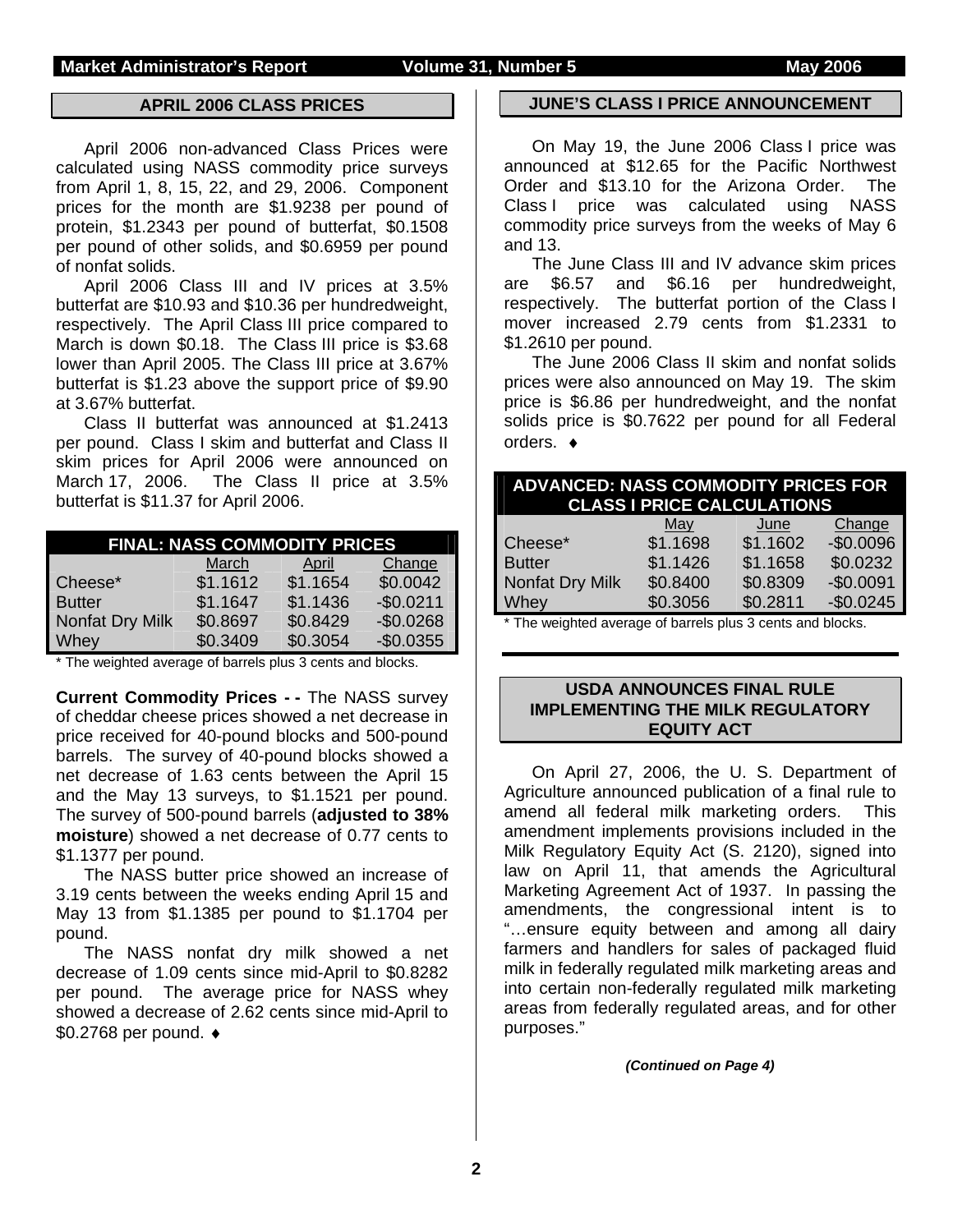



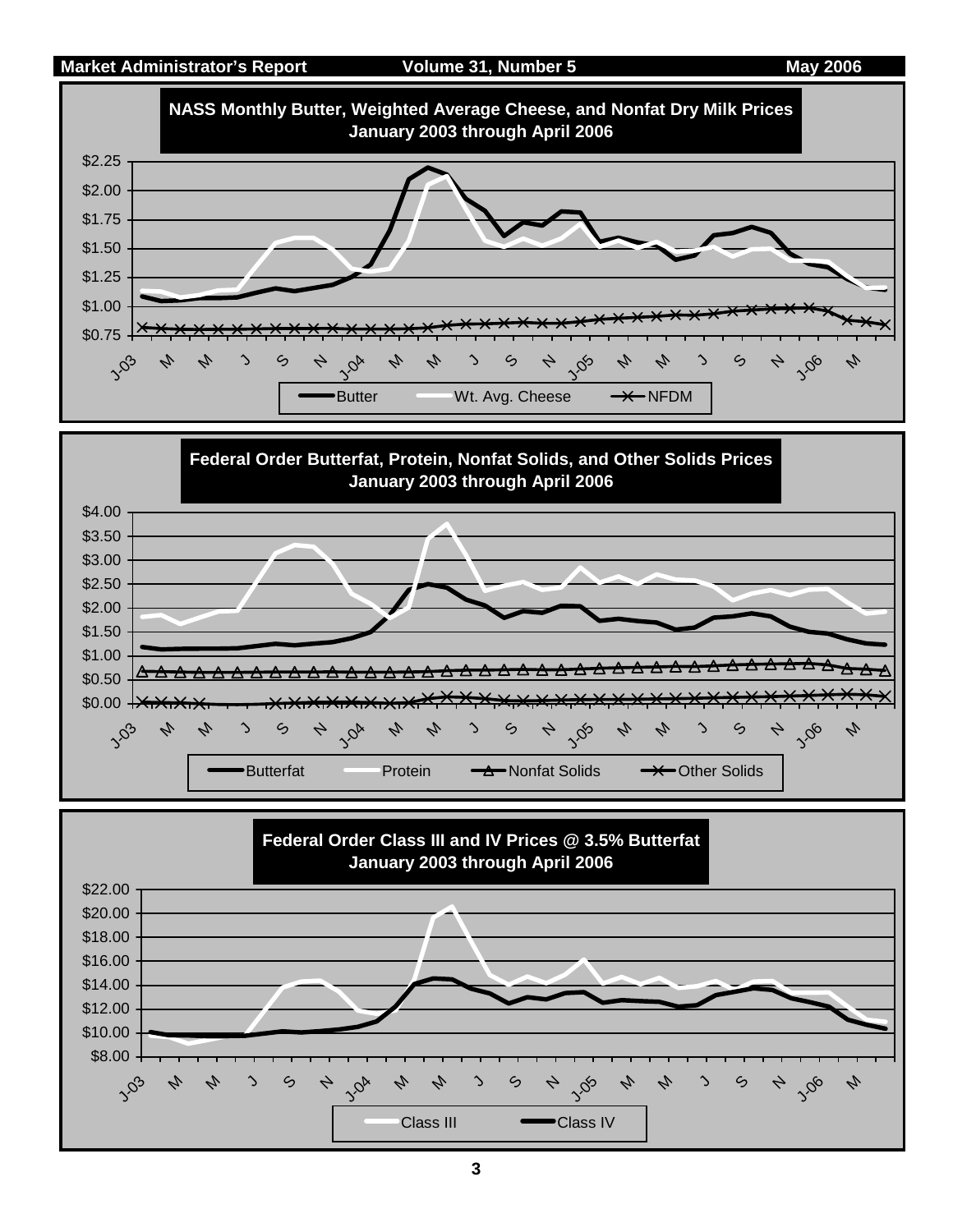#### *(Continued Form Page 2)*

The amended sections of the orders, which became effective May 1, include:

• Require fluid milk handlers located in federal milk marketing order areas as described on the date of enactment, but not regulated by any federal milk marketing order, to pay federal order minimum prices to the federal order where the handler is physically located for sales of packaged fluid milk into non-federally regulated marketing areas located within one or more states that require handlers to pay minimum prices for milk;

• Partially or fully regulate any producer-handler that has total distribution of Class I products of own-farm production in excess of three-million pounds and distributes fluid milk in the Arizona marketing order area;

• Remove the state of Nevada from the marketing area definition of any federal order; and

• Remove the regulatory exemption for handlers located in Clark County, Nevada.

For more information contact Gino M. Tosi, Associate Deputy Administrator for Order Formulation and Enforcement, USDA/AMS/Dairy Programs, Stop 0231-Room 2971-S, 1400 Independence Avenue, SW., Washington, DC 20250-0231, (202) 690‑ 1366, e-mail address: gino.tosi@usda.gov. ♦

### **FINAL RULE – RE-INTERPRETATION OF MILK EQUITY REGULATORY ACT**

A Final Rule published in the Federal Register on May 16, 2006, re-interprets the provisions of the Milk Regulatory Equity Act of 2005, which amends the Agricultural Marketing Agreement Act of 1937 (AMAA).

Due to the ambiguity of the legislation and the Congressional intent as reflected in the floor debate and elsewhere, the Department has determined the Federal milk marketing orders should be amended to reflect the complete removal of Nevada from any marketing area.

Part of the re-interpretation is to change the name of the Arizona-Las Vegas Order to the Arizona Order to reflect a better description of the Federal order marketing area.

More information is available on Dairy Programs website at *http://www.ams.usda.gov/ dairy/milk\_reg\_eq\_act\_2005.htm.* ♦

#### **USDA ISSUES RECOMMENDED DECISION ON FLUID MILK PRODUCT DEFINITION**

On May 16, 2006, the U. S. Department of Agriculture issued a recommended decision to amend the Class I fluid milk product definition for all federal milk marketing orders. The decision was based on the record of a hearing held June 20-23, 2005, in Pittsburgh, Pennsylvania.

Specifically, the decision recommends maintaining the current 6.5 percent nonfat milk solids criteria and incorporating an equivalent 2.25 percent true protein criteria in determining if a product meets the fluid milk product definition. It also proposes to clarify how milk and milk-derived ingredients should be priced under all orders.

USDA is also proposing that, regardless of packaging, "drinkable" yogurt products containing at least 20 percent yogurt, keifir and products designed to be meal replacements be exempted from the fluid milk product definition.

The recommended decision was published in the May 17 *Federal Register*. Public comments are due July 17, 2006, and should be sent to the Hearing Clerk, Stop 92---1031, U.S. Department of Agriculture, 1400 Independence Ave., S.W., Washington, D.C. 20250-9200. Comments may also be submitted at the Federal E-Rulemaking portal: http://www.regulations.gov or through e-mail to amsdairycommments@usda.gov.

For additional information about the decision, contact:

Northeast: Erik F. Rasmussen USDA/AMS/Dairy Programs P.O. Box 51478 Boston, MA 02205-1478 Tel. (617) 737-7199 email: erasmussen@fedmilk1.com

Appalachian: Harold H. Friedly, Jr. USDA/AMS/Dairy Programs P.O. Box 18030 Louisville, KY 40261-0030 Tel. (502) 499-0040 email: friedly@malouisville.com

Florida and Southeast: Sue L. Mosley USDA/AMS/Dairy Programs P.O. Box 491778 Lawrenceville, GA 30049 Tel. (770) 682-2501 email: smosley@fmmatlanta.com Upper Midwest: H. Paul Kyburz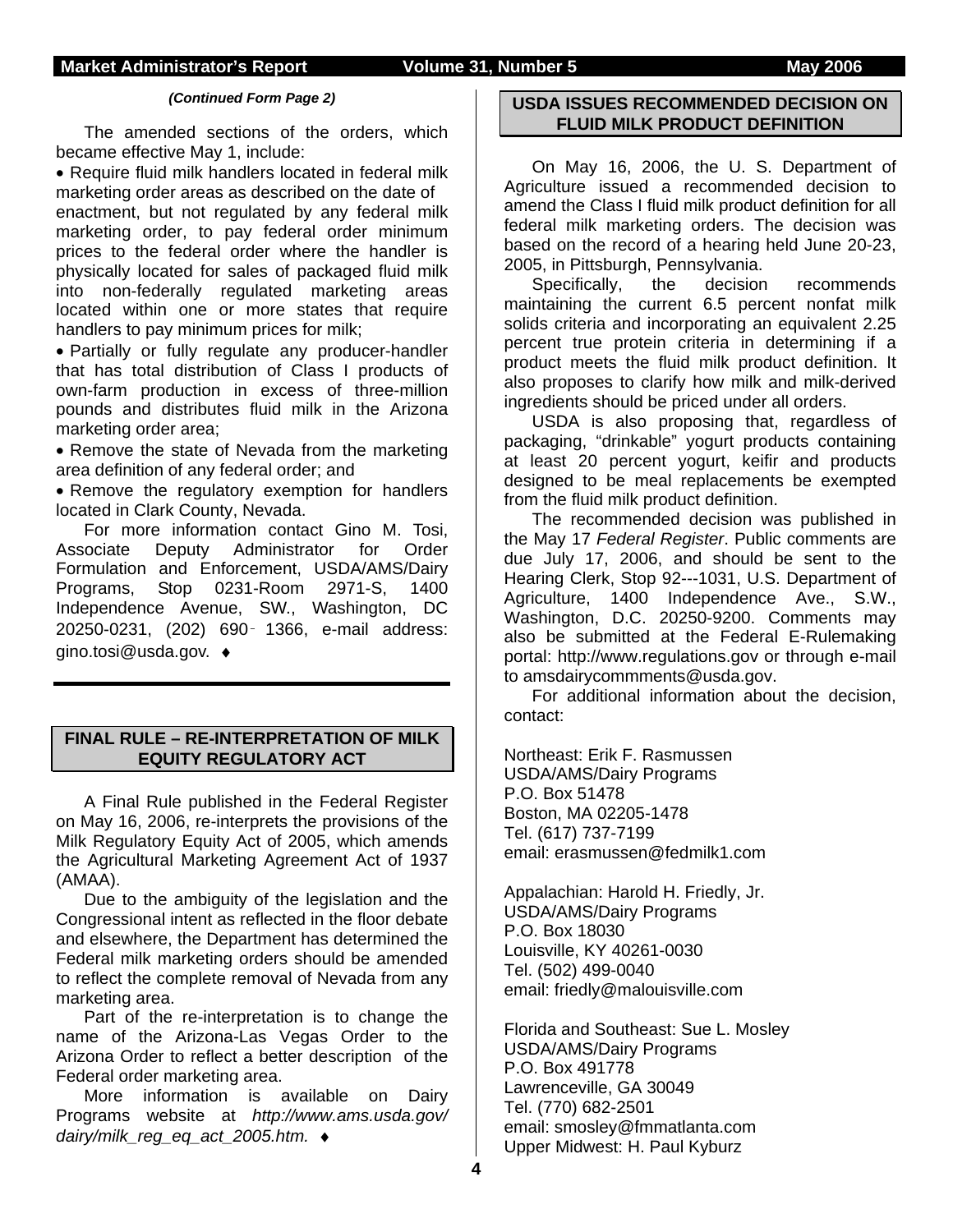#### **Market Administrator's Report Colume 31, Number 5 May 2006**

USDA/AMS/Dairy Programs Suite 210, 4570 West 77th St. Minneapolis, MN 55435-5037 Tel. (952) 831-5292 email: pkyburz@fmma30.com

Central: Robert E. Vander Linden USDA/AMS/Dairy Programs P.O. Box 14650 Shawnee Mission, KS 66285-4650 Tel. (913) 495-9300 email: vanderlinden@fmmacentral.com

Mideast: David Z. Walker, USDA/AMS/Dairy Programs P.O. Box 5102 Brunswick, OH 44212 Tel. (330) 225-4758 email: dwalker@fmmaclev.com

Pacific Northwest and Arizona: James R. Daugherty USDA/AMS/Dairy Programs 1930-220th St., SE., Suite 102 Bothell, WA 98021-8471 Tel. (425) 487-6009 email: jdaugherty@fmmaseattle.com ♦

#### **2005 ANNUAL DAIRY PRODUCTS**

**Butter** production in the United States during 2005 totaled 1.35 billion pounds, 8.1 percent above 2004. California accounted for 30.3 percent of the production, followed by Wisconsin with 28.5 percent.

**Total cheese** production, excluding cottage cheeses, was 9.13 billion pounds, 2.9 percent above 2004 production. Wisconsin was the leading State with 26.4 percent of the production, followed by California with 23.4 percent and Idaho with 8.4 percent.

**American type cheese** production was 3.81 billion pounds, 2.0 percent above 2004 and accounted for 41.8 percent of total cheese in 2005. Wisconsin was the leading State with 22.8 percent of production, followed by California with 22.4 percent.

**Italian varieties**, with 3.80 billion pounds were 3.9 percent above 2004 production. Mozzarella accounted for 79.4 percent of the Italian production followed by Provolone with 8.0 percent and Ricotta with 6.2 percent. California was the leading State in

Italian cheese production with 28.6 percent of the production, followed by Wisconsin with 28.2 percent and New York with 9.7 percent. Italian type cheese accounted for 41.7 percent of total cheese in 2005.

**Ice cream, regular**, totaled 953 million gallons, up 3.6 percent from 2004. Lowfat ice cream, at 364 million gallons, was down 6.0 percent.

**Nonfat dry milk for human food** totaled 1.19 billion pounds, down 16.0 percent. California was the leading state with 42.7 percent of the production. Skim Milk Powders, a new data series, totaled 323 million pounds.

**Dry whey for human food** production, at 964 million pounds, was up 1.6 percent. Lactose, Human and Animal production was 668 million pounds, up 0.4 percent.

**Dairy Plants:** During 2005, there were 1,081 dairy plants in the U.S. manufacturing one or more dairy products, 12 fewer than in 2004. There was at least one dairy manufacturing plant in every State.

\* Note: percent changes have not been adjusted for leap year.

*Source: Dairy Market News, May 1-5, 2006, Volume 73, Report 18. "Dairy Products, 2005 Summary" Da 1-2(06), National Agricultural Statistics Service, USDA.* ♦

### **2005 MILK PRODUCTION, DISPOSITION, AND INCOME**

Milk production increased 3.5 percent in 2005 to 177 billion pounds. The rate per cow, at 19,576 pounds, was 609 pounds above 2004. The annual average number of milk cows on farms, at 9.04 million head, up 29,000 head from 2004.

Cash receipts from marketings of milk during 2005, totaled \$26.7 billion, 2.4 percent lower than 2004. Producer returns averaged \$15.20 per hundredweight, 5.8 percent below 2004. Marketings totaled 176 billion pounds, 3.6 percent above 2004. Marketings include whole milk sold to plants and dealers as well as milk sold directly to consumers.

An estimated 1.08 billion pounds of milk were used on farms where produced during 2005, 2.4 percent less than 2004. Calves were fed 87 percent of this milk, with the remainder consumed in producer households. ♦

*(Table on Page 8)*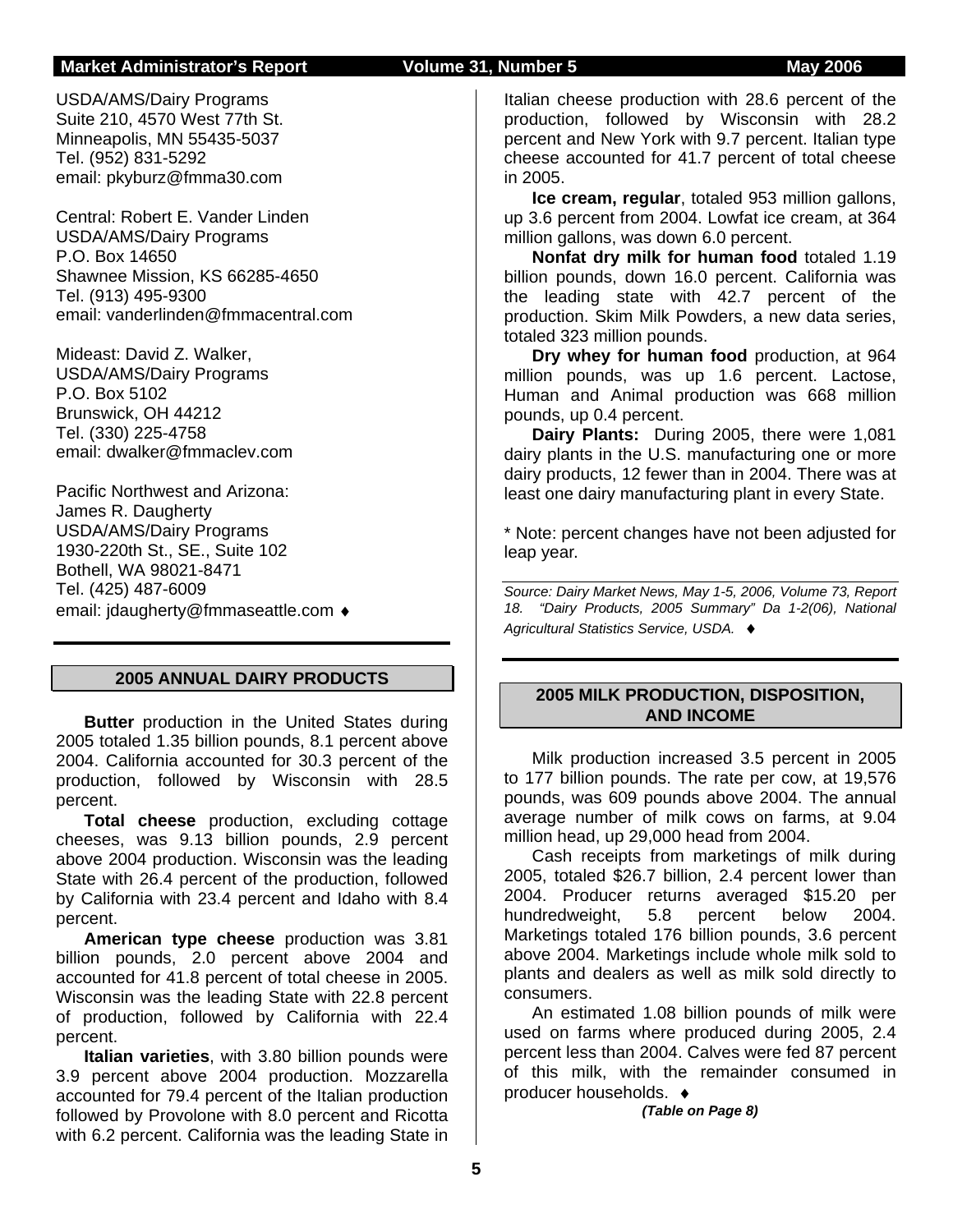|                                                                                                                                                   |             | <b>PACIFIC NORTHWEST</b> |             |                                 |              | <b>ARIZONA-LAS VEGAS</b> |              |            |
|---------------------------------------------------------------------------------------------------------------------------------------------------|-------------|--------------------------|-------------|---------------------------------|--------------|--------------------------|--------------|------------|
| Minimum Class Prices (3.5% B.F.)                                                                                                                  | Apr 2006    | Mar 2006                 | Apr 2005    | Mar 2005                        | Apr 2006     | Mar 2006                 | Apr 2005     | Mar 2005   |
| Class I Milk (\$/cwt.)<br>$\begin{array}{cccccccccccccc} . & . & . & . & . & . & . \end{array}$                                                   | \$13.12     | \$14.39                  | \$16.03     | \$17.33                         | \$13.57      | \$14.84                  | \$16.48      | \$17.78    |
| Class II Milk (\$/cwt.)<br>and a straight                                                                                                         | 11.37       | 11.69                    | 13.24       | 13.25                           | 11.37        | 11.69                    | 13.24        | 13.25      |
| Class III Milk (\$/cwt.)<br>$\mathcal{L}^{\mathcal{A}}$ , $\mathcal{L}^{\mathcal{A}}$ , $\mathcal{L}^{\mathcal{A}}$ , $\mathcal{L}^{\mathcal{A}}$ | 10.93       | 11.11                    | 14.61       | 14.08                           | 10.93        | 11.11                    | 14.61        | 14.08      |
| Class IV Milk (\$/cwt.)<br>$\mathcal{L}^{\mathcal{A}}$ , $\mathcal{L}^{\mathcal{A}}$ , $\mathcal{L}^{\mathcal{A}}$ , $\mathcal{L}^{\mathcal{A}}$  | 10.36       | 10.68                    | 12.61       | 12.66                           | 10.36        | 10.68                    | 12.61        | 12.66      |
| <b>Producer Prices</b>                                                                                                                            |             |                          |             |                                 |              |                          |              |            |
| Producer Price Differential (\$/cwt.)                                                                                                             | \$0.42      | \$0.75                   | \$(0.49)    | \$0.51                          | $\ddot{}$    | $+$                      |              | $+$        |
| Butterfat (\$/pound)<br>and a straight                                                                                                            | 1.2343      | 1.2596                   | 1.6964      | 1.7279                          | $+$          | $+$                      | $+$          | $+$        |
| Protein (\$/pound)<br>and a straight                                                                                                              | 1.9238      | 1.8836                   | 2.7055      | 2.5019                          | $+$          | $+$                      | $\ddot{}$    | $+$        |
| Other Solids (\$/pound)<br>$\mathcal{L}^{\mathcal{A}}$ , $\mathcal{L}^{\mathcal{A}}$ , $\mathcal{L}^{\mathcal{A}}$ , $\mathcal{L}^{\mathcal{A}}$  | 0.1508      | 0.1874                   | 0.1020      | 0.0951                          | $+$          | $+$                      |              | $+$        |
| Uniform Skim Price (\$/cwt.)<br>$\sim$ $\sim$ $\sim$                                                                                              | $+$         | $+$                      | $+$         | $+$                             | 7.56         | 7.99                     | 8.92         | 9.09       |
| Uniform Butterfat Price (\$/pound)                                                                                                                | $\ddot{}$   | $\ddot{}$                | $+$         | $+$                             | 1.2469       | 1.2858                   | 1.7086       | 1.7396     |
| Statistical Uniform Price (\$/cwt.)                                                                                                               | \$11.35     | \$11.86                  | \$14.12     | \$14.59                         | \$11.66      | \$12.21                  | \$14.59      | \$14.86    |
| <b>Producer Data</b>                                                                                                                              |             |                          |             |                                 |              |                          |              |            |
| Number of Producers<br>.                                                                                                                          | 837 *       | 835                      | 673         | 717                             | 85 *         | 84                       | 90           | 91         |
| Avg. Daily Production (lbs.)<br>$\sim 100$ km s $^{-1}$                                                                                           | 27,382 *    | 26,209                   | 22,438      | 25,601                          | 118,454 *    | 110,767                  | 99,510       | 95,893     |
| <b>Number of Handlers</b>                                                                                                                         |             |                          |             |                                 |              |                          |              |            |
| Pool Handlers<br>.                                                                                                                                | 28          | 27                       | 26          | 26                              | 6            | 5                        | 5            | 5          |
| Producer-Handlers<br>and a strain and                                                                                                             | $7*$        | 9                        | 9           | 9                               | $2^*$        | 3                        | 3            | 3          |
| Other Plants w/ Class I Use<br>$\sim$ $\sim$ $\sim$                                                                                               | $22 *$      | 22                       | 22          | 23                              | $26*$        | 26                       | 30           | 32         |
| <b>Producer Milk Ratios</b>                                                                                                                       |             |                          |             |                                 |              |                          |              |            |
| Class I<br>and a straightful and a straight                                                                                                       | 25.84%      | 27.38%                   | 39.01%      | 32.96%                          | 32.26%       | 32.66%                   | 30.61%       | 31.28%     |
| Class II<br>.                                                                                                                                     | 5.71%       | 5.21%                    | 8.30%       | 7.17%                           | 7.76%        | 8.62%                    | 9.27%        | 10.34%     |
| Class III<br>.                                                                                                                                    | 30.95%      | 31.96%                   | 7.10%       | 24.33%                          | 32.85%       | 32.18%                   | 36.74%       | 38.63%     |
| Class IV<br>.                                                                                                                                     | 37.50%      | 35.45%                   | 45.59%      | 35.54%                          | 27.13%       | 26.54%                   | 23.38%       | 19.75%     |
| + Not Applicable.<br>* Preliminary.                                                                                                               |             |                          |             |                                 |              |                          |              |            |
|                                                                                                                                                   |             |                          |             | MONTHLY SUPPLEMENTAL STATISTICS |              |                          |              |            |
| <b>Producer-Handler Data</b>                                                                                                                      | Mar 2006    | Feb 2006                 | Mar 2005    | Feb 2005                        | Mar 2006     | Feb 2006                 | Mar 2005     | Feb 2005   |
| Production                                                                                                                                        | 36,427,239  | 33,393,429               | 33,987,683  | 28,080,117                      | R            | R                        | R            | R          |
| Class I Use<br>and a straight and a                                                                                                               | 30,441,934  | 25,447,378               | 26,936,215  | 21,913,600                      | R            | R                        | $\mathsf{R}$ | R          |
|                                                                                                                                                   |             |                          |             |                                 |              |                          |              |            |
| % Class I Use<br>and a straightful control of                                                                                                     | 83.57%      | 76.20%                   | 79.25%      | 78.04%                          | R            | R.                       | R            | R          |
| <b>Class I Route Disposition In Area</b>                                                                                                          |             |                          |             |                                 |              |                          |              |            |
| By Pool Plants<br>and a straight                                                                                                                  | 165,013,407 | 147,761,010              | 163,853,917 | 142,389,937                     | 87,052,566   | 77,787,174               | 79,743,077   | 74,445,176 |
| By Producer-Handlers<br>and the company of                                                                                                        | 18,846,481  | 16,106,113               | 19,629,390  | 15,848,534                      | 1/           | 1/                       | 1/           | 1/         |
| By Other Plants<br>and a series and a                                                                                                             | 4,353,328 * | 3,881,867                | 3,364,208   | 2,633,177                       | 28,799,294 * | 26,560,495               | 28,563,073   | 24,985,204 |

| <b>Producer-Handler Data</b>                    | Mar 2006    | Feb 2006    | Mar 2005                                   | Feb 2005    | Mar 2006     | Feb 2006    | Mar 2005    | Feb 2005   |
|-------------------------------------------------|-------------|-------------|--------------------------------------------|-------------|--------------|-------------|-------------|------------|
| Production                                      | 36,427,239  | 33,393,429  | 33,987,683                                 | 28,080,117  | R            | R           | R           |            |
| Class I Use                                     | 30,441,934  | 25,447,378  | 26,936,215                                 | 21,913,600  | R            | R           | R           |            |
| % Class I Use<br>.                              | 83.57%      | 76.20%      | 79.25%                                     | 78.04%      | R            | R           | R.          |            |
| <b>Class I Route Disposition In Area</b>        |             |             |                                            |             |              |             |             |            |
| By Pool Plants<br>and the state of the          | 165,013,407 | 147,761,010 | 163.853.917                                | 142,389,937 | 87,052,566   | 77.787.174  | 79.743.077  | 74,445,176 |
| By Producer-Handlers<br>and a state of          | 18,846,481  | 16.106.113  | 19,629,390                                 | 15,848,534  |              |             |             |            |
| By Other Plants<br>and a series and a series    | 4,353,328 * | 3,881,867   | 3,364,208                                  | 2,633,177   | 28,799,294 * | 26,560,495  | 28,563,073  | 24,985,204 |
| Total                                           | 188.213.216 | 167.748.990 | 186,847,515                                | 160,871,648 | 115,851,860  | 104,347,669 | 108,306,150 | 99,430,380 |
|                                                 |             |             |                                            |             |              |             |             |            |
| Preliminary.<br>$R =$ Restricted. Not included. |             |             | 1/ Restricted. Included with other plants. |             |              |             |             |            |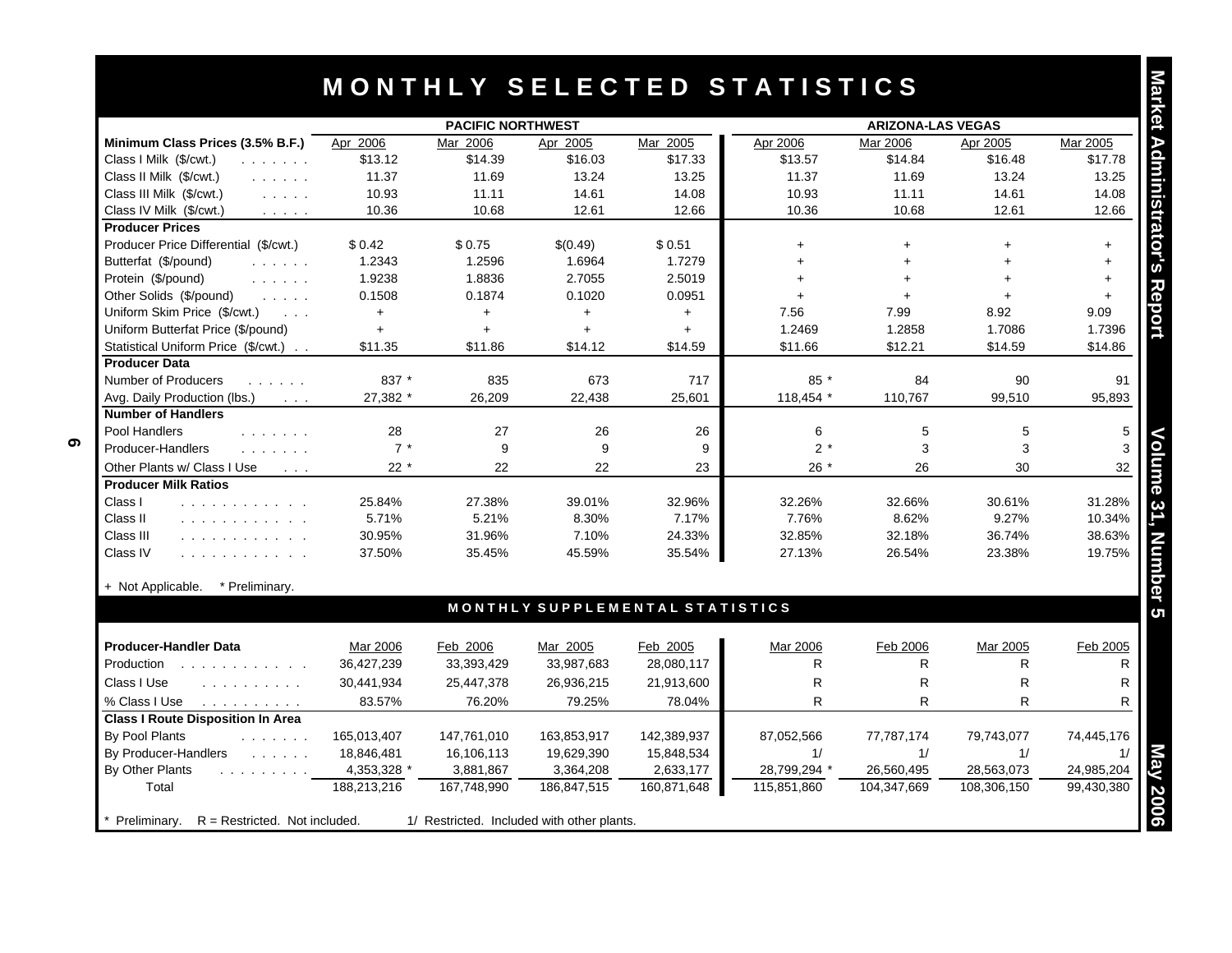# **MONTHLY STATISTICAL SUMMARY**

| RECEIPTS, UTILIZATION AND                                                                                               |             | PACIFIC NORTHWEST |              |             |             | ARIZONA-LAS VEGAS |               |             |
|-------------------------------------------------------------------------------------------------------------------------|-------------|-------------------|--------------|-------------|-------------|-------------------|---------------|-------------|
| <b>CLASSIFICATION OF MILK</b>                                                                                           | Apr 2006    | Mar 2006          | Apr 2005     | Mar 2005    | Apr 2006    | Mar 2006          | Apr 2005      | Mar 2005    |
| <b>TOTAL PRODUCER MILK</b>                                                                                              | 687,563,752 | 678,410,919       | 453,015,991  | 569,031,817 | 302,058,032 | 288,436,958       | 268,675,729   | 270,514,950 |
| <b>RECEIPTS FROM OTHER SOURCES</b>                                                                                      | 16,835,742  | 25,122,500        | 117,970,667  | 16,299,839  | 26,803,722  | 42,446,543        | 46,186,461    | 36,074,885  |
| OPENING INVENTORY                                                                                                       | 33,169,769  | 31,458,383        | 32,282,540   | 32,151,488  | 18,444,514  | 17,338,085        | 15,517,263    | 15,338,289  |
| TOTAL TO BE ACCOUNTED FOR                                                                                               | 737,569,263 | 734,991,802       | 603,269,198  | 617,483,144 | 347,306,268 | 348,221,586       | 330, 379, 453 | 321,928,124 |
| UTILIZATION OF RECEIPTS                                                                                                 |             |                   |              |             |             |                   |               |             |
| Whole milk.                                                                                                             | 31,536,123  | 32,710,683        | 29,128,016   | 30,567,841  | 27,566,662  | 22,910,981        | 19,209,152    | 19,640,324  |
| Flavored milk & milk drinks                                                                                             | 11,986,923  | 11,841,658        | 11,206,370   | 12,320,786  | 6,047,853   | 6,639,374         | 6,362,305     | 5,716,886   |
| 2% milk                                                                                                                 | 64,434,202  | 66,065,296        | 63,023,971   | 67,111,076  | 34,631,700  | 32,585,362        | 30,405,580    | 31,012,725  |
| 1% milk                                                                                                                 | 25,645,443  | 25,725,177        | 23,949,145   | 25,266,318  | 11,949,891  | 11,946,395        | 10,832,820    | 11,307,510  |
| Skim milk                                                                                                               | 26,803,074  | 27,342,636        | 25,930,158   | 27,199,612  | 12,449,141  | 12,422,389        | 10,701,466    | 11,530,280  |
| Buttermilk                                                                                                              | 1,346,894   | 1,327,957         | 1,266,365    | 1,388,284   | 471,312     | 548,065           | 466,514       | 535,352     |
| CLASS I ROUTE DISP. IN AREA                                                                                             | 161,752,659 | 165,013,407       | 154,504,025  | 163,853,917 | 93,116,559  | 87,052,566        | 77,977,837    | 79,743,077  |
| Class I dispositions out of area                                                                                        | 14,779,063  | 17,208,593        | 14,829,901   | 16,143,571  | 5,153,668   | 5,125,024         | 4,401,593     | 4,826,090   |
| Other Class I usage                                                                                                     | 17,894,122  | 20,443,562        | 22,868,691   | 23,967,227  | 9,522,376   | 9,936,956         | 8,511,854     | 8,236,613   |
| TOTAL CLASS I USE.                                                                                                      | 194,425,844 | 202,665,562       | 192,202,617  | 203,964,715 | 107,792,603 | 102,114,546       | 90,891,284    | 92,805,780  |
| TOTAL CLASS II USE                                                                                                      | 45,769,675  | 43,389,398        | 46,694,207   | 51,091,004  | 24,830,663  | 25,863,770        | 26,092,979    | 29,093,406  |
| TOTAL CLASS III USE                                                                                                     | 216,719,991 | 221,228,048       | 131,547,707  | 138,426,567 | 99,223,760  | 93,270,124        | 98,702,689    | 104,540,938 |
| TOTAL CLASS IV USE                                                                                                      | 280,653,753 | 267,708,794       | 232,824,667  | 224,000,858 | 115,459,242 | 126,973,146       | 114,692,501   | 95,488,000  |
| TOTAL ACCOUNTED FOR.                                                                                                    | 737,569,263 | 734,991,802       | 603,269,198  | 617,483,144 | 347.306.268 | 348,221,586       | 330, 379, 453 | 321,928,124 |
| <b>CLASSIFICATION OF RECEIPTS</b>                                                                                       |             |                   |              |             |             |                   |               |             |
| Producer milk:<br>Class I<br>$\sim$ $\sim$                                                                              | 177,663,015 | 185,730,288       | 176,717,878  | 187,620,241 | 97,454,966  | 94,202,508        | 82,266,062    | 84,591,110  |
| Class II                                                                                                                | 39,249,171  | 35,374,444        | 37,622,179   | 40,778,966  | 23,439,586  | 24,868,254        | 24,895,157    | 27,979,370  |
| Class III                                                                                                               | 212,827,723 | 216,788,998       | 32, 161, 432 | 138,423,329 | 99,223,760  | 92,813,984        | 98,702,689    | 104,507,077 |
| Class IV                                                                                                                | 257,823,843 | 240,517,189       | 206,514,502  | 202,209,281 | 81,939,720  | 76,552,212        | 62,811,821    | 53,437,393  |
| Other receipts:<br>Class I                                                                                              | 16,762,829  | 16,935,274        | 15,484,739   | 16,344,474  | 45,248,236  | 59,784,628        | 61,703,724    | 51,413,174  |
| Class II                                                                                                                | 6,520,504   | 8,014,954         | 9,072,028    | 10,312,038  | 1/          | 1/                | 1/            | 1/          |
| Class III                                                                                                               | 3,892,268   | 4,439,050         | 99,386,275   | 3,238       | 1/          | 1/                | 1/            | 1/          |
| Class IV<br>$\cdot$                                                                                                     | 22,829,910  | 27,191,605        | 26,310,165   | 21,791,577  | 1/          | 1/                | 1/            | 1/          |
| Avg. daily producer receipts<br>$\mathcal{L}^{\mathcal{A}}$ , $\mathcal{L}^{\mathcal{A}}$ , $\mathcal{L}^{\mathcal{A}}$ | 22,918,792  | 21,884,223        | 15,100,533   | 18,355,865  | 10,068,601  | 9,304,418         | 8,955,858     | 8,726,289   |
| Change From Previous Year<br>$\sim 10$ .                                                                                | 51.77%      | 19.22%            | 9.33%        | $-5.29%$    | 12.42%      | 6.63%             | 6.05%         | 1.59%       |
| Avg. daily Class I use<br>and the state of the state                                                                    | 6,480,861   | 6,537,599         | 6,406,754    | 6,579,507   | 3,593,087   | 3,294,018         | 3,029,709     | 2,993,735   |
| Change From Previous Year<br>$\ddot{\phantom{0}}$                                                                       | 1.16%       | $-0.64%$          | $-2.91%$     | $-0.80%$    | 18.60%      | 10.03%            | $-1.72%$      | $-0.90%$    |